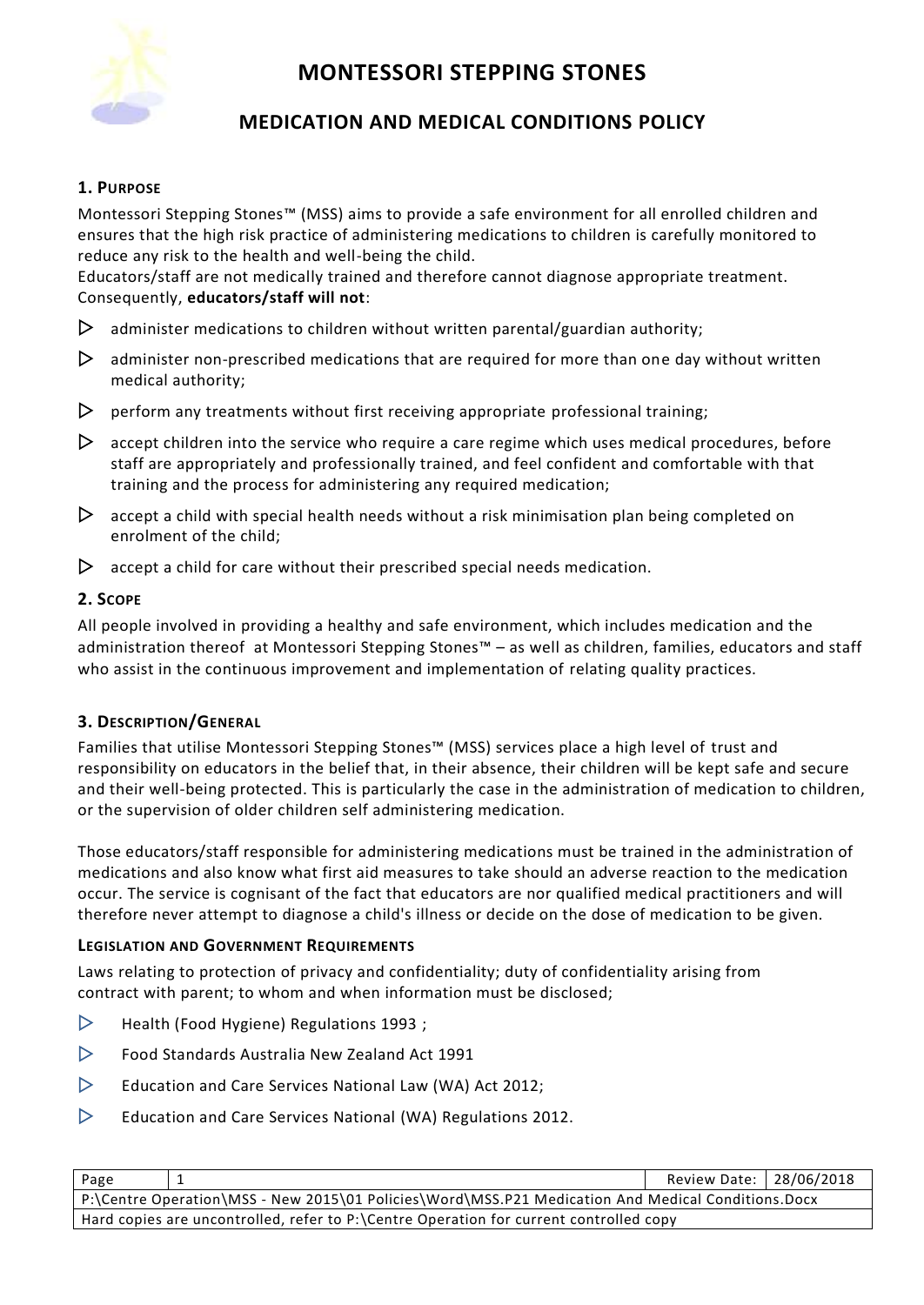

# **National Law and Regulations**

| Law              | <b>Description</b>                                                                                                                                            |  |
|------------------|---------------------------------------------------------------------------------------------------------------------------------------------------------------|--|
| Section $3(1,2)$ | 1) For the purposes of this Act, the local application provisions of this Act are                                                                             |  |
|                  | the provisions of this Act other than the Education and Care Services National                                                                                |  |
|                  | Law set out in the Schedule.                                                                                                                                  |  |
|                  | (2) In the local application provisions of this $Act - Education$ and Care                                                                                    |  |
|                  | Services National Law (Western Australia) means the provisions                                                                                                |  |
| 167(1)(2)        | Offence relating to protection of children from harm and hazards                                                                                              |  |
|                  | (1) The approved provider of an education and care service must ensure that                                                                                   |  |
|                  | every reasonable precaution is taken to protect children being educated and<br>cared for by the service from harm and from any hazard likely to cause injury. |  |
|                  | (2) A nominated supervisor of an education and care service must ensure that                                                                                  |  |
|                  | every reasonable precaution is taken to protect children being educated and                                                                                   |  |
|                  | cared for by the service from harm and from any hazard likely to cause injury.                                                                                |  |
| Regulation       |                                                                                                                                                               |  |
| 90               | Medical conditions policy                                                                                                                                     |  |
| 91               | Medical conditions policy to be provided to parents                                                                                                           |  |
| 92               | <b>Medication record</b>                                                                                                                                      |  |
| 93               | Administration of medication                                                                                                                                  |  |
| 94               | Exception to authorisation requirement - anaphylaxis or asthma emergency                                                                                      |  |
| 95               | Procedure for administration of medication                                                                                                                    |  |
| 96               | Self-administration of medication                                                                                                                             |  |
| 177 (b) (c0      | Prescribed enrolment and other documents to be kept by approved provider                                                                                      |  |
|                  | (1) For the purposes of section 175(1) of the Law, the following documents                                                                                    |  |
|                  | are prescribed in relation to each education and care service operated by the                                                                                 |  |
|                  | approved provider -                                                                                                                                           |  |
|                  | (b) an incident, injury, trauma and illness record as set out in regulation 87;<br>(c) a medication record as set out in regulation 92;                       |  |
| 105              | Furniture, materials and equipment                                                                                                                            |  |
| 106              | Laundry and hygiene facilities                                                                                                                                |  |
| 181              | Medical conditions policy to be provided to parents                                                                                                           |  |
|                  | Education and care service must have policies and procedures                                                                                                  |  |
| 182              | (2) Policies and procedures are required in relation to the Following                                                                                         |  |
|                  | (b) incident, injury, trauma and illness procedures complying with regulation                                                                                 |  |
|                  | 85;                                                                                                                                                           |  |
|                  | (c) dealing with infectious diseases, including procedures complying with                                                                                     |  |
|                  | regulation 88;                                                                                                                                                |  |
|                  | (d) dealing with medical conditions in children, including the matters set out                                                                                |  |
|                  | in regulation 90;                                                                                                                                             |  |
|                  | (m) the acceptance and refusal of authorisations;                                                                                                             |  |
| 183              | Policies and procedures to be followed                                                                                                                        |  |
| 184              | Time to notify certain circumstances to Regulatory Authority                                                                                                  |  |

| Page                                                                                   |                                                                                                      | Review Date: 28/06/2018 |  |
|----------------------------------------------------------------------------------------|------------------------------------------------------------------------------------------------------|-------------------------|--|
|                                                                                        | P:\Centre Operation\MSS - New 2015\01 Policies\Word\MSS.P21 Medication And Medical Conditions.Docx ( |                         |  |
| Hard copies are uncontrolled, refer to P:\Centre Operation for current controlled copy |                                                                                                      |                         |  |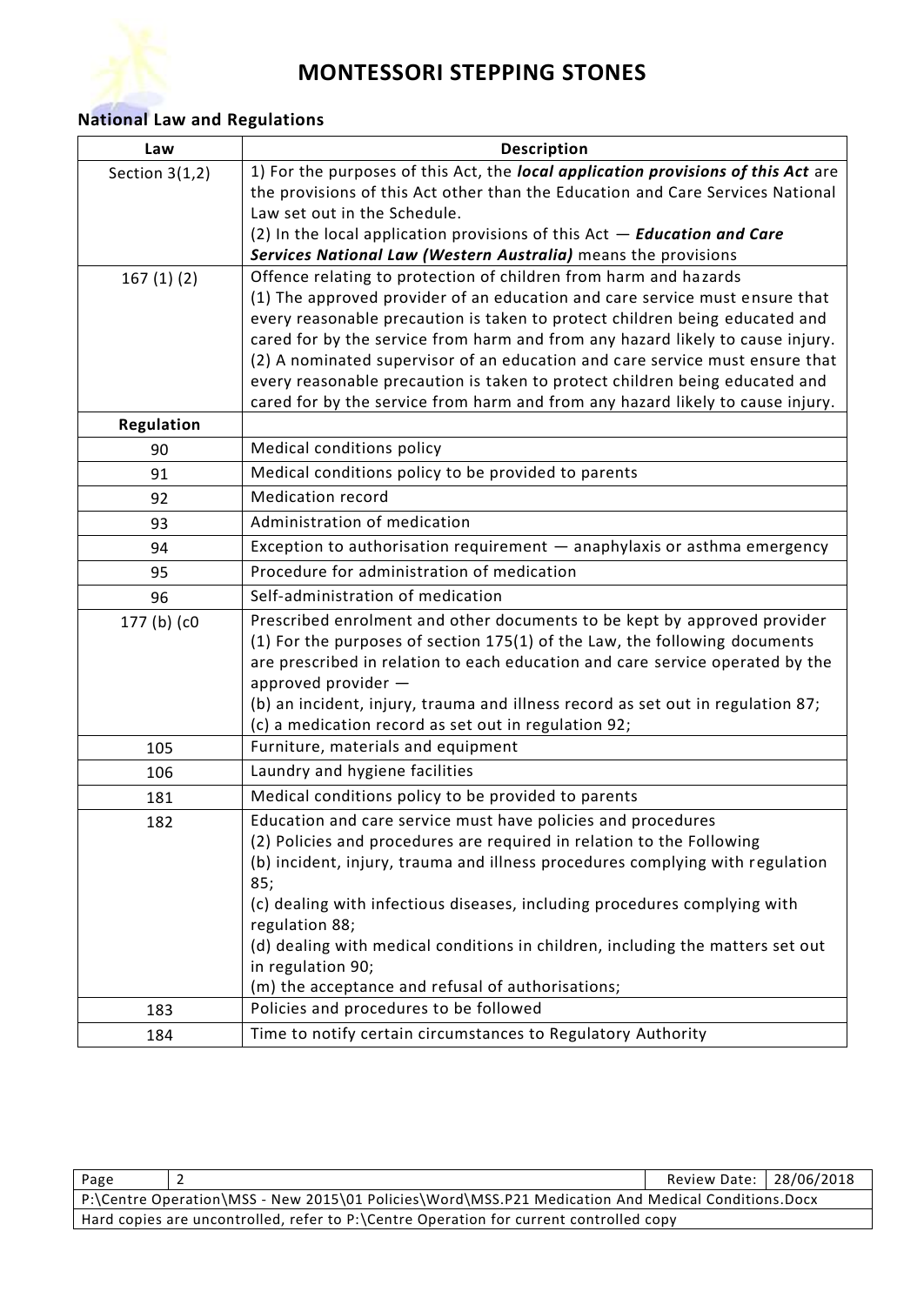

# **National Quality Standard (NQS)**

| Quality<br>Area | Element | <b>Description</b>                                                                                                                            |  |
|-----------------|---------|-----------------------------------------------------------------------------------------------------------------------------------------------|--|
|                 | 2.1.1   | Each child's health needs are supported.                                                                                                      |  |
| 2               | 2.1.4   | Steps are taken to control the spread of infectious diseases and to<br>manage injuries and illness, in accordance with recognised guidelines. |  |
|                 | 2.3.2   | Every reasonable precaution is taken to protect children from harm and<br>any hazard likely to cause injury.                                  |  |
| 3               | 3.1.2   | Premises, furniture and equipment are safe, clean and well maintained.                                                                        |  |
| 4               | 4.1     | Staffing arrangements enhance children's learning and development<br>and ensure their safety and wellbeing.                                   |  |
|                 | 7.3.5   | Service practices are based on effectively documented policies and<br>procedures that are available at the service and reviewed regularly.    |  |

# **Early Years Learning Framework (EYLF) & Framework for School Age Care in Australia**

| <b>Principles</b>        |                                           |
|--------------------------|-------------------------------------------|
| <b>Practices</b>         | Responsiveness to children;               |
| <b>Learning Outcomes</b> |                                           |
|                          | Children have a strong sense of wellbeing |

### **4. DEFINITIONS/PRINCIPLES/STRATEGIES FOR POLICY IMPLEMENTATION**

Administering medication to a child is considered a high risk practice, and legislative requirements contained within the Education and Care Services National Law (WA) Act 2012 and Education and Care Services National (WA) Regulations 2012, and any other relevant legislation, is to be strictly adhered to by educators/staff.

### **Children's needs**

To feel physically and emotionally well, and to feel safe in the knowledge that their well-being and individual health care needs will be met when they are not well. School age children to be given greater responsibility for their own health care as appropriate e.g. asthma inhaler.

### **Families' needs**

Families expect that staff will: act in the best interests of the children in their care at all times; meet their children's individual health care needs; support and supervise competent primary school age children during the self administration of medications e.g. asthma inhaler; maintain continuity of medication for their children when the need arise and provide information with regard to MSS' policy on administering any medications.

### **Educator and Staff needs**

In caring for children, staff need to: feel competent to perform their duties; understand their liabilities and duty of care requirements; be provided with sufficient information and training regarding the administration of medications and other treatments appropriate to the child care service environment.

| Page                                                                                   |                                                                                                    | Review Date: 28/06/2018 |  |
|----------------------------------------------------------------------------------------|----------------------------------------------------------------------------------------------------|-------------------------|--|
|                                                                                        | P:\Centre Operation\MSS - New 2015\01 Policies\Word\MSS.P21 Medication And Medical Conditions.Docx |                         |  |
| Hard copies are uncontrolled, refer to P:\Centre Operation for current controlled copy |                                                                                                    |                         |  |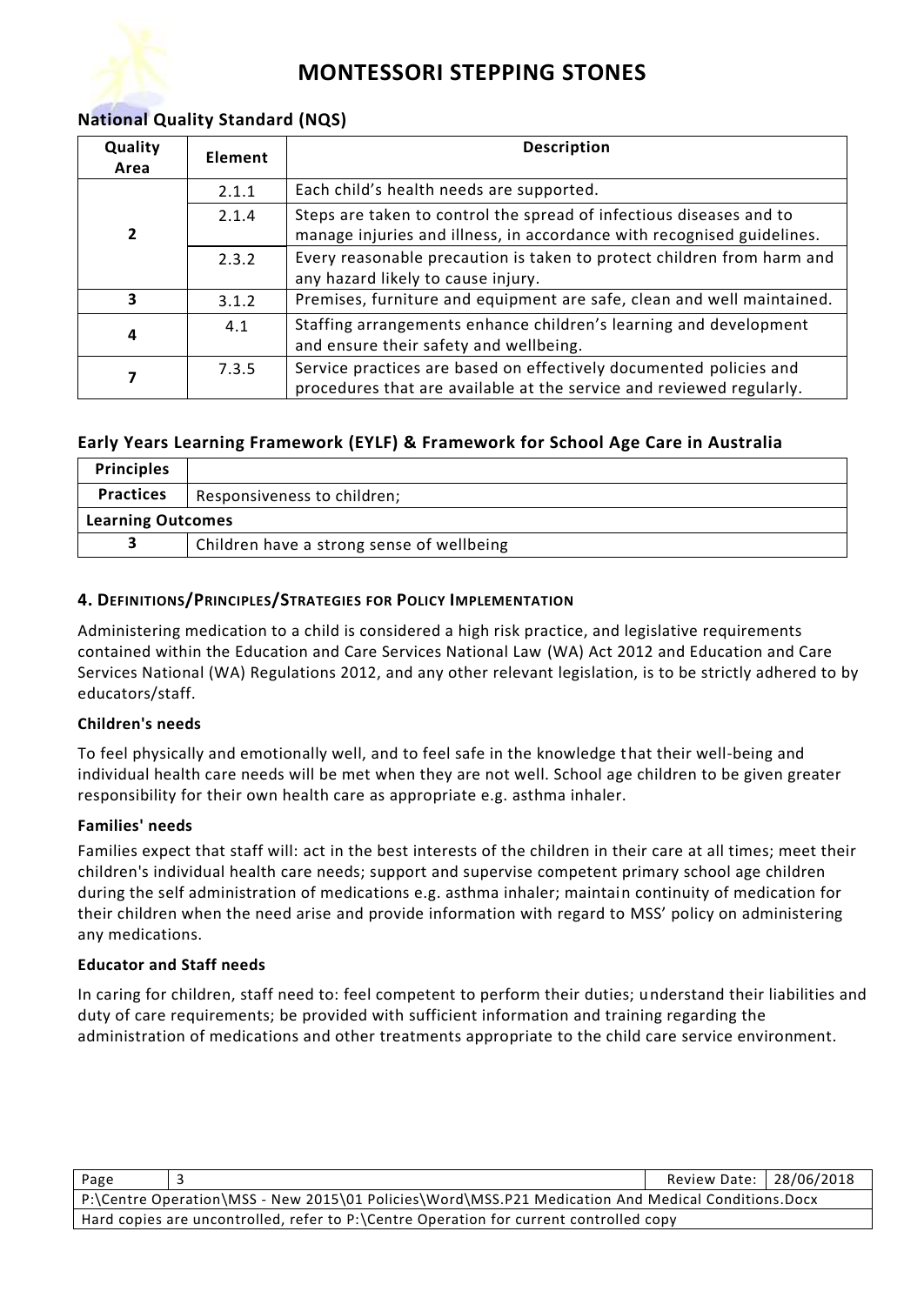#### **Management needs**

In operating a facility for the care of children, management needs to: have confidence in educators and staff and trust them to meet their duty of care and liability as prescribed by law; ensure clear policies are in place which are implemented by all educators/staff and have practices in place that enable educators/staff to feedback to management when policies are not clear, inadequate or unworkable . Provide educator/staff training by suitably qualified professional and have clear administrative procedures to identify when staff qualifications and clearances need renewing; facilitate clear communication with families; be consistent in policy implementation and application with all families.

### **Administering Medication**

Whenever possible, medication should be administered by parents/guardians at home. However this will not always be feasible. Therefore to ensure children's safety and welfare, the giving of medication at the centre will be strictly monitored.

#### **General Considerations**

Parents/guardians should first consider whether their child who requires medication is well enough to be at the service, and to keep the child at home if unwell.

If children are receiving medication at home but not at the service, the parent/guardian must advise the educator of the nature of the medication and its purpose and any possible side effects it may have for the child.

Only prescribed medications or medications accompanied by an **Emergency Action Plan**, a **Special Health Needs Support Plan** or an explanatory letter from the child's doctor will be administered by educators for any period longer than one day. Educators must be fully trained to all requirements contained within Action and Support Plans.

### **Storage**

Medication must be given directly to the educator and not left in the child's bag or locker.

All prescribed medications must have the original pharmacist's dispensing label, or details provided by the doctor giving the child's name, name of medication, dosage, frequency and way it is to be administe red, date of dispensing and expiry date.

All medication will be stored safely out of reach of children, but readily accessible to authorised educators/staff, and in accordance with the medication requirements

### **Non-prescribed medications — Over the Counter medications (OTCs)**

Non-prescribed medications (other than those applications listed on the enrolment form) that are authorised by the child's parent/guardian and are applicable to the child's age, in the original packaging with clear dosage instructions, and within the expiry date of the medication, will be administered for one day only per week.

If a child needs medication for a longer period, the parent/guardian must take their child to the doctor to obtain prescribed medication or the doctor's letter confirming that the over the counter medicine can continue to be administered for a specified length of time.

Parents/guardians are required to sign an endorsement to confirm their child has had the non-prescribed medication before on at least 3 occasions, and has not had a previous allergic reaction to the medication. They must also print the child's name clearly on the medication to ensure the correct medicine is given to the correct child.

| Page                                                                                   |                                                                                                    | Review Date: 28/06/2018 |  |
|----------------------------------------------------------------------------------------|----------------------------------------------------------------------------------------------------|-------------------------|--|
|                                                                                        | P:\Centre Operation\MSS - New 2015\01 Policies\Word\MSS.P21 Medication And Medical Conditions.Docx |                         |  |
| Hard copies are uncontrolled, refer to P:\Centre Operation for current controlled copy |                                                                                                    |                         |  |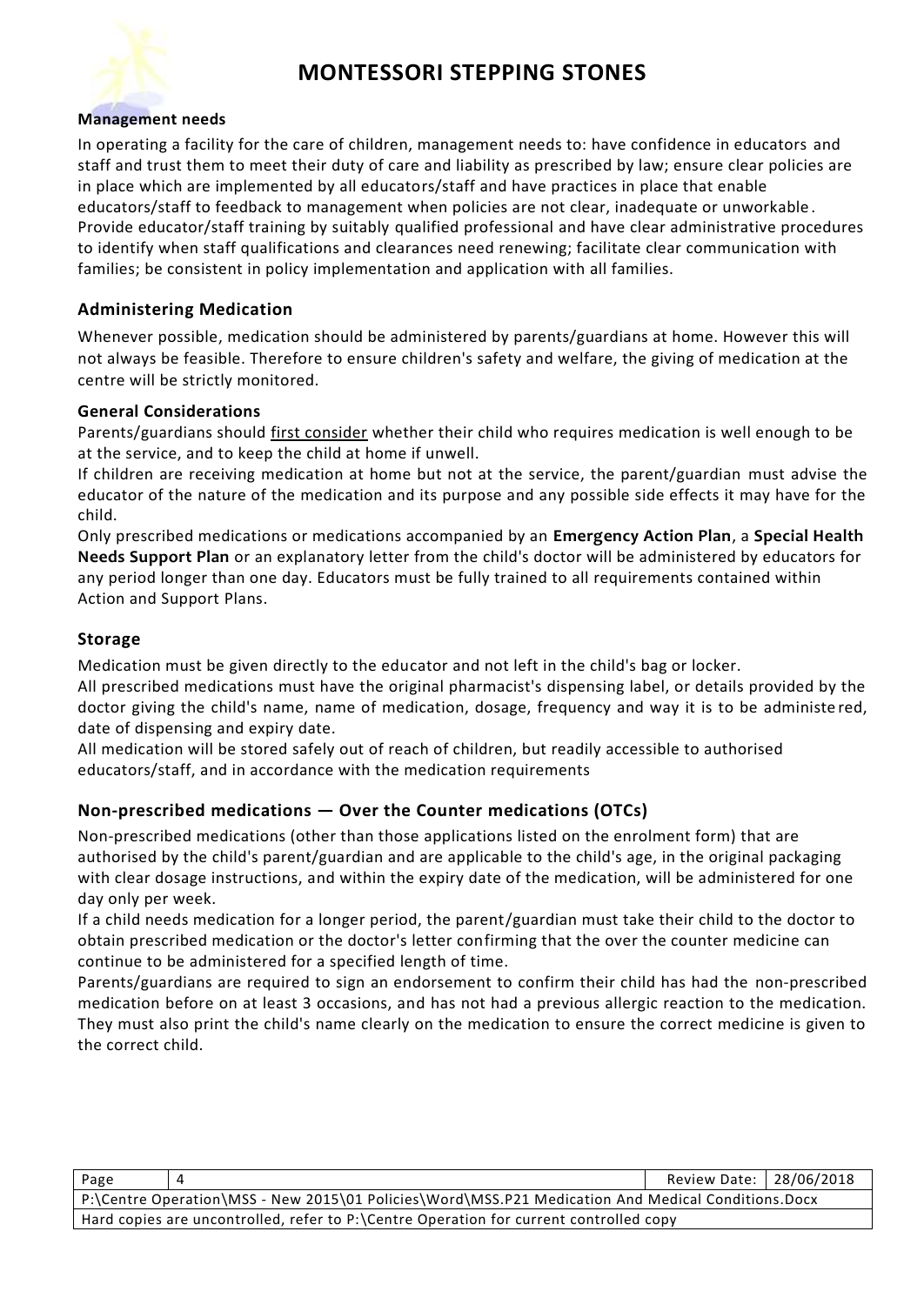

### **Multiple medications**

Where a child is unwell to the point of needing more than one medication, that child will be deemed unfit to attend our services, unless a medical clearance from a registered GP is provided, stating the child as "fit for child care, and will not jeopardise the health of any other infants and/or toddlers, educators or staff". Children on regular drugs for chronic conditions i.e.: insulin, anti-epileptic medication, adrenaline autoinjector etc. may be prescribed more than one medication and be deemed as fit for child care. The definition of 'trained educator/staff member' in this policy refers to those educators/staff who have received relevant professionally run training in the treatments or techniques required to administer medication. Medication will only be administered by an educator/staff member who holds a current Senior First Aid Certificate, who is trained as defined above, and where the:

- $\triangleright$  conditions listed above are met, and
- the parent/guardian has completed and signed an **Authority to Administer Medication form** on the day on which the medication is to be administered.

Where specific training is required, and a staff member is prepared to undertake the training, any costs incurred will be borne by the child's parent/guardian.

Where MSS cannot provide sufficient numbers of adequately and appropriately trained educators or staff members who feel comfortable and confident to perform medical procedures or administer medication to the child, it may be agreed that the parent will come to the service to administer the medication, or arrangements made for a health professional to administer the medication at the service. Without one of these strategies in place, care at our service will not be possible.

### **Administration of medications**

Before medication is given to a child the trained educator/staff member will verify the correct dosage and child with another educator/staff member and against the **Authority to Administer Medication form.** After giving the medication the educator/staff member will complete the following details on the **Authority to Administer Medication form:**

- $\triangleright$  date, time, dosage, medication given, person who administered, person who verified,
- $\triangleright$  and signed by both educators/staff.

### **Medication must NEVER be put into a baby's bottle or drinking cup.**

### **Application of ointments or creams**

Montessori Stepping Stones™ (MSS) will provide a list of ointments, creams and applications used at the service, such as sun screen, insect repellent, antiseptic cream, nappy rash cream, teething gel, band aids etc., that it provides for first aid, or to offer protection from the sun or biting insects, or to soothe nappy rash or sore gums during teething, to families during enrolment.

When choosing ointments, creams and applications for use at the service, every attempt will be made to choose a product that is appropriate to the age of the children, and contains no additives that may cause allergic reactions in some children. The advice of a pharmacist will be sought where necessary.

At enrolment families will be required to confirm that to their knowledge their child is not allergic to the service's brands, and to sign their consent that these preparations can be applied to their child, or may opt to provide us with an alternative brand for their child's use. Whenever a family provides their own brand the parent/guardian will be required to complete and sign an **Authority to Administer Medication form** on the day on which the medication is to be administered.

Educators/staff will not apply ointments, creams or applications to children whose parents/guardians have not provided written consent.

| Page                                                                                               |  | Review Date:   28/06/2018 |  |
|----------------------------------------------------------------------------------------------------|--|---------------------------|--|
| P:\Centre Operation\MSS - New 2015\01 Policies\Word\MSS.P21 Medication And Medical Conditions.Docx |  |                           |  |
| Hard copies are uncontrolled, refer to P:\Centre Operation for current controlled copy             |  |                           |  |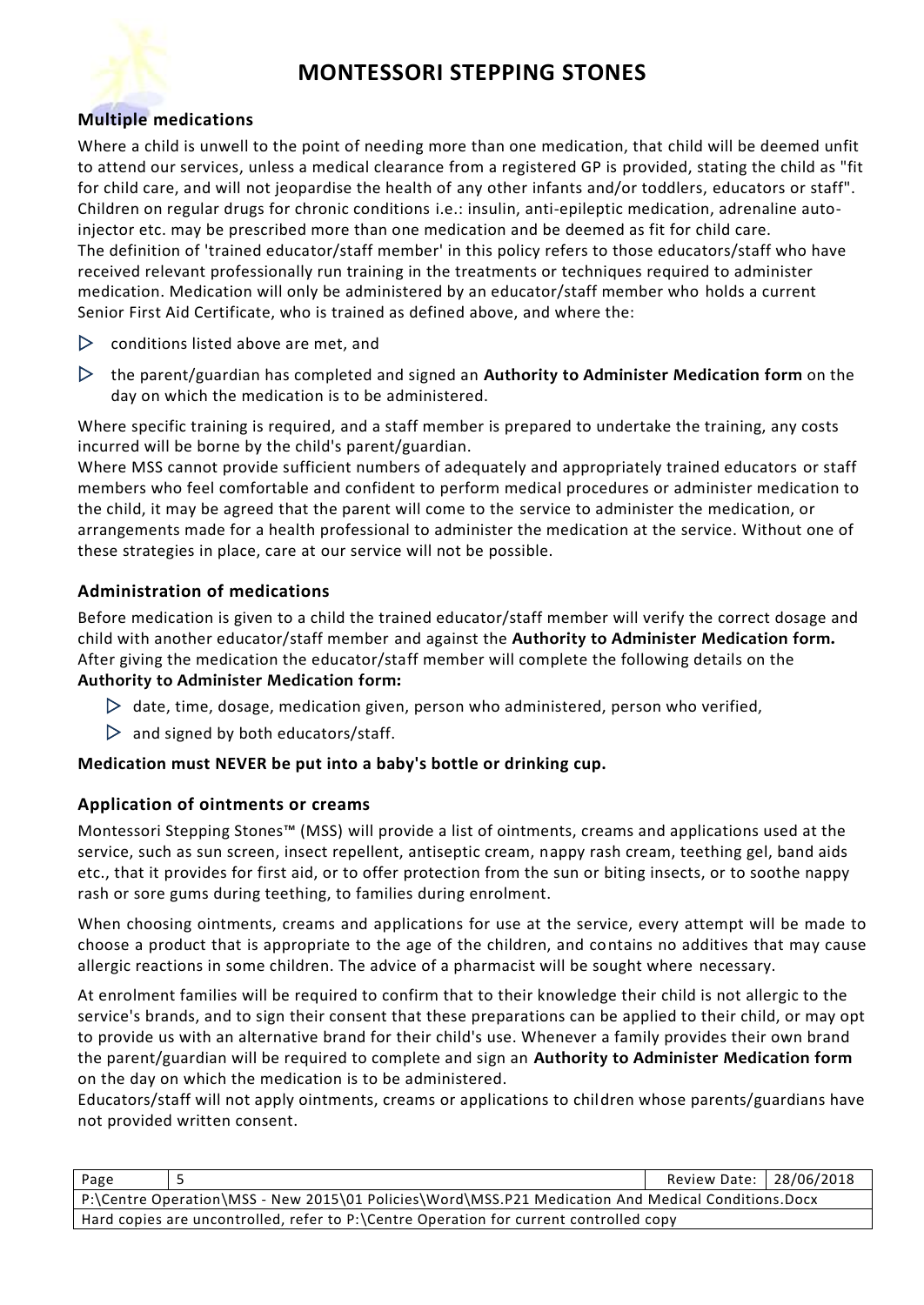

Other creams or ointments not listed by the service as being regularly applied to children, must be detailed on an **Authority to Administer Medication form,** and will only be applied by eligible educators/staff for one day within the week, unless prescribed by the child's doctor.

# **Self Administration of Medication**

School age children with long term medical conditions such as asthma or diabetes, may be used to managing their own me medication, and competent to self administer their medication whilst at MSS under the supervision of an educator.

### **General considerations**

Children will always be supervised when self-administering medication and the educator/staff member will record details of the administration of medication.

The child's ability to self administer medication and any assistance the child may need to do this, will be discussed with the family at enrolment or when the condition is first diagnosed, and details will be written on the child's **Special Health Needs Support Plan.**

When considering the child's ability to self-administer medication the following criteria will be applicable:

- $\triangleright$  age of the child;
- $\triangleright$  period of time over which the child has self administered;
- $\triangleright$  child's competence to self-administer:
- $\triangleright$  level of support required for the child to self administer;
- $\triangleright$  route by which the medication is taken;
- $\triangleright$  the medication to be administered;
- $\triangleright$  child's doctor's recommendations on the Special Health Needs Support Plan; parent/guardian and child's desires.

### (Refer to **Self Administration of Medication Checklist)**

### **Storage**

Medications that are to be self administered must be given directly to an educator/ staff member and not left in the child's bag or on their person, and must adhere to all other requirements for the storage of medications.

Medications that are to be self administered must have the original pharmacist's dispensing label, or be clearly identified with the child's name, name of medication, dosage, frequency and way it is to be administered, date of dispensing and expiry date.

Medications that are to be self administered must be given directly to an educator/ staff member and not left in the child's bag or on their person, and must adhere to all other requirements for the storage of medications.

Medications that are to be self administered must have the original pharmacist's dispensing label, or be clearly identified with the child's name, name of medication, dosage, frequency and way it is to be administered, date of dispensing and expiry date.

### **Authority from Parents/Guardians**

The parent/guardian must provide their written authority for their child to self-administer medication by completing and signing an **Authority to Administer Medication form and a Special Health Needs Support Plan** for their child.

| Page                                                                                   |                                                                                                      | Review Date:   28/06/2018 |  |
|----------------------------------------------------------------------------------------|------------------------------------------------------------------------------------------------------|---------------------------|--|
|                                                                                        | P:\Centre Operation\MSS - New 2015\01 Policies\Word\MSS.P21 Medication And Medical Conditions.Docx ( |                           |  |
| Hard copies are uncontrolled, refer to P:\Centre Operation for current controlled copy |                                                                                                      |                           |  |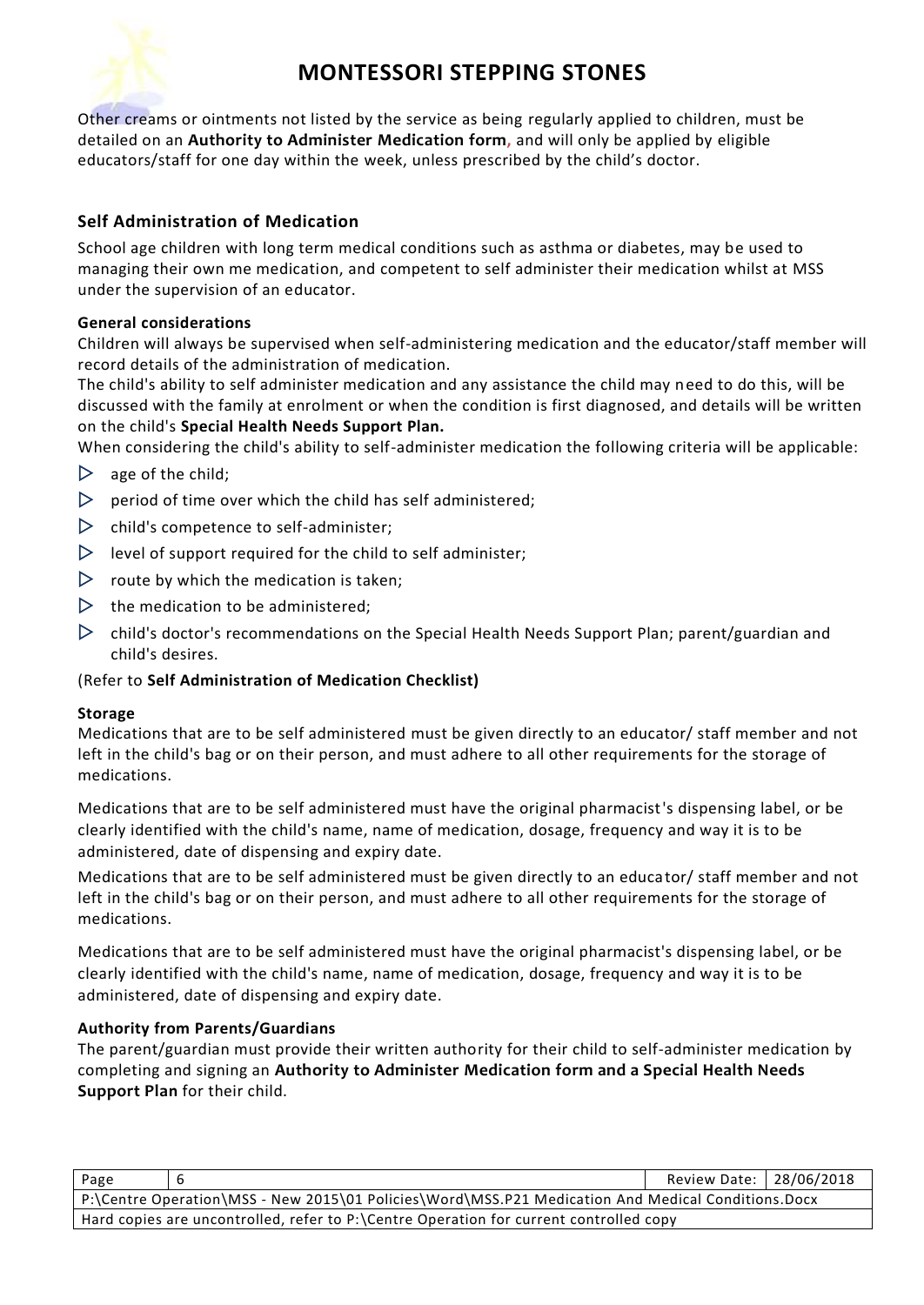

### **Administration of Medication**

An educator/staff member will supply the medication, confirm the correct dose with the child, and stay with the child while the child self- administers the correct dose. A second educator/staff member will check medication and dose prior to the child's self administration.

After the child has self administered the medication the educator/staff member will complete the following details on the **Authority to Administer or Self Administer Medication Form** date, time, dosage**,** medication given, person who supervised the child's self-administration, second person who checked, and both educators/staff to sign the form.

### **Medical Conditions**

On application for enrolment families will be required to complete full details about their child's medical needs. Montessori Stepping Stones™ (MSS) will assess whether educators/staff are appropriately trained to manage the child's special health needs at that time.

Where children require medication or have special medical needs for long term conditions or complaints, the child's doctor or allied health professional and parent/guardian must complete a **Special Health Needs Support PIan** and/or an **Emergency Action Plan.** Such a plan will detail the child's special health support needs including administration of medication and other actions required to manage the child's condition.

Montessori Stepping Stones™ (MSS) will also consult with the child's family to develop a risk minimisation plan. This plan will assess the risks relating to the child's specific health care needs, allergy or medical condition; any requirements for safe handling, preparation and consumption of food; notification procedures that inform other families about allergens that pose a risk; procedures for ensuring educators/staff/volunteers can identify the child, their medication and **Emergency Action Plan.** Children with specific medical needs must be reassessed in regard to the child's needs within our service's

continuing ability to manage the child's special needs, on a regular basis, depending on the specific child's medical condition.

If a child's medical, physical, emotional or cognitive state changes the family will need to complete a new **Special Health Needs Support Plan** and the service will re-assess its ability to care for the child, including whether educators/staff are appropriately trained to manage the child's ongoing special needs.

Family will be provided with the **Parent and Family Handbook** which contains the **Medications and Medical Conditions Policy** on enrolment or when their child is first diagnosed with a specific health need or other medical condition.

If an enrolled child with special health needs arrive for a session of care at our service without their medication, they will not be accepted by the nominated supervisor until their prescribed medication is available.

### **Asthma reliever medications**

Asthma reliever medications (Ventolin, Asmol, Airomir, Epaq) will be stored out of reach of children, in an easily accessible central location.

Reliever medications together with a spacer will be included in MSS' First Aid kit in case of an emergency situation where a child does not have their own reliever medication with them.

Educators/staff who will be responsible for administering asthma reliever medication to children diagnosed with asthma in their care, should attend either an Asthma Education in-service or EAM course. It is a requirement that at least 2 educators or other person that is trained in EAM is at MSS at all times children are present.

The Asthma Foundation produces recommended guidelines on asthma management within the child care setting, including the Asthma First Aid Plan and Asthma Record Card, which should be completed for each child diagnosed with asthma.

| Page                                                                                   |                                                                                                    | Review Date:   28/06/2018 |  |
|----------------------------------------------------------------------------------------|----------------------------------------------------------------------------------------------------|---------------------------|--|
|                                                                                        | P:\Centre Operation\MSS - New 2015\01 Policies\Word\MSS.P21 Medication And Medical Conditions.Docx |                           |  |
| Hard copies are uncontrolled, refer to P:\Centre Operation for current controlled copy |                                                                                                    |                           |  |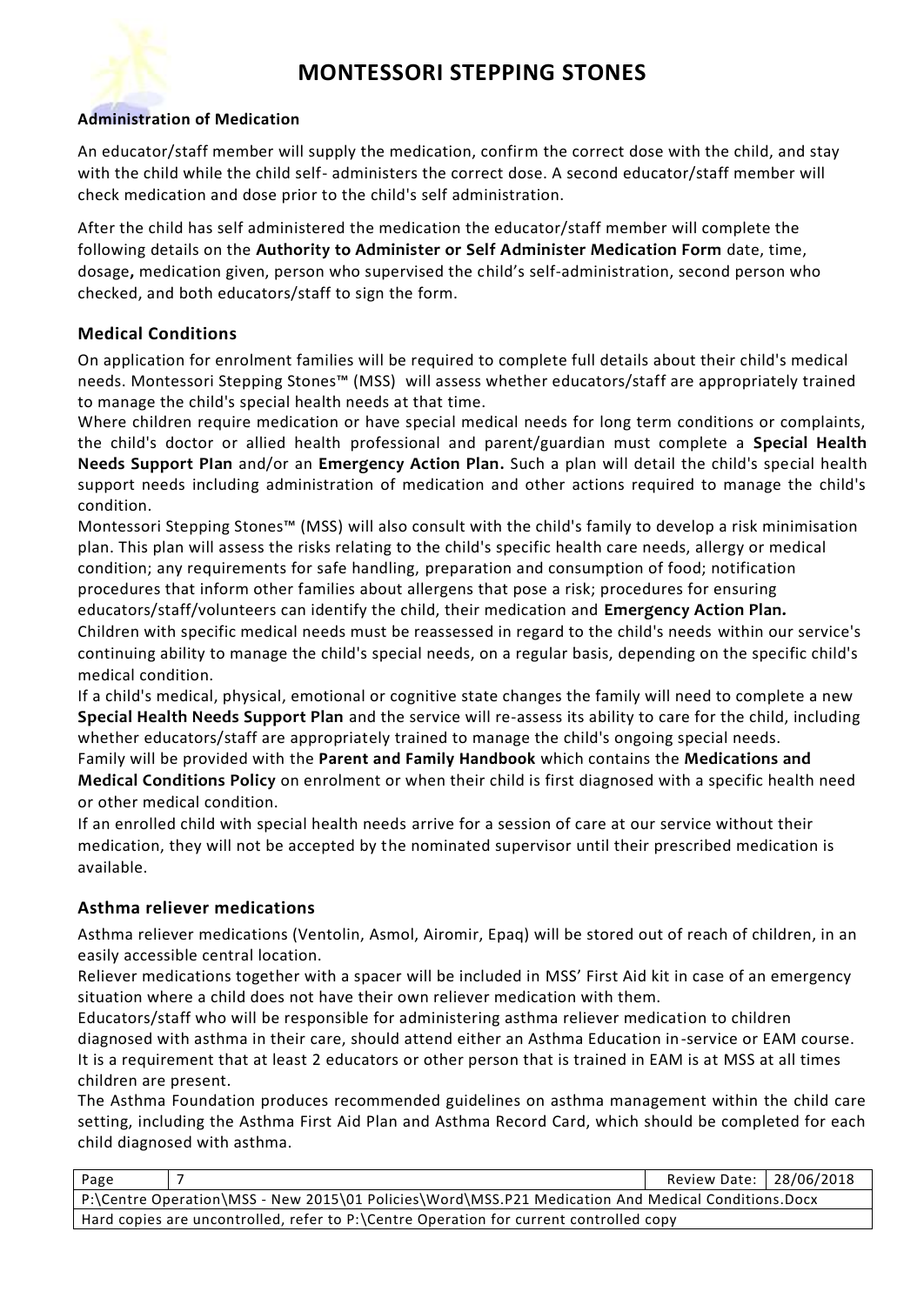

# **Anaphylaxis**

Whenever a child with severe allergies is enrolled at the service, or newly diagnosed as having a severe allergy, a communications plan will be developed to inform all relevant educators/staff of:

- $\triangleright$  the child's name and room;
- $\triangleright$  the child's risk minimisation plan;
- $\triangleright$  where the child's Emergency Action Plan will be located;
- $\triangleright$  where the child's adrenaline auto-injector is located;
- $\triangleright$  which educators/staff will be responsible for administering the adrenaline auto-injector.

Montessori Stepping Stones™ (MSS) will advise families through the posting of a notice in accordance with the Education and Care Services National (WA) Regulations 2012, which states that a child who has been diagnosed as at risk of anaphylaxis is enrolled at the education and care service. Depending on the child's allergens, families will also be advised of allergens to avoid bringing to the service.

It is required that the child with anaphylaxis will have an Australian Society for Clinical Immunology and Allergy (ASCIA) Action Plan. MSS is familiar with this plan and where required will develop an Individual Anaphylaxis Health Care Plan for the child in consultation with the child's parents/guardians and appropriate health professionals. A communication strategy will be developed with parents/guardians to ensure any changes to a child's health care needs are discussed and the health care plan updated as required.

For information and resources for anaphylaxis management in schools and child care services in Western Australia:<http://www.health.wa.gov.au/anaphylaxis/home/>

Children may suffer from food intolerances and this information will be provided by families on a **Diet Record** which details the foods the child must avoid. Food intolerances are not allergies! Food intolerance may occur in response to a wide range of food components (both natural and artificial). In these cases small amounts of the problem food may be tolerated, but larger quantities result in a reaction that may occur after several hours, or even days, of eating a particular food. Therefore MSS will work with the family to ensure the child is only offered food that they can tolerate. See Healthy Eating and Food Handling policy and MSS.F18 Enrolment Form for further details.

### **Asthma or Anaphylaxis Emergencies**

In the case of an anaphylaxis or asthma emergency medication may be administered to a child without written parent/guardian authorisation. If medication is administered the parent/guardian of the child or the child's registered medical practitioner will be contacted as soon as possible.

For anaphylaxis emergencies educators/staff will follow the child's Emergency Action Plan. If a child does not have an adrenaline auto-injector and appears to be having a reaction, the educator/staff member will only administer adrenaline via our additional adrenaline auto-injector for general use. Staff administering the adrenaline will follow the instructions on the General ASCIA Action Plan (Orange) stored with the device. An ambulance will always be called. The used auto-injector will be given to ambulance officers on their arrival.

The National Asthma Council (NAC), which is the national governing body for best practice asthma management, recommends that should a child not known to have asthma, appear to be in severe respiratory distress, the Asthma First Aid plan should be followed immediately. The following steps are recommended:

- $\triangleright$  If someone collapses and appears to have difficulty breathing, call an ambulance immediately, whether or not the person is known to have asthma;
- $\triangleright$  Give 4 puffs of a reliever medication and repeat if no improvement;

| Page                                                                                   |                                                                                                    | Review Date:   28/06/2018 |  |
|----------------------------------------------------------------------------------------|----------------------------------------------------------------------------------------------------|---------------------------|--|
|                                                                                        | P:\Centre Operation\MSS - New 2015\01 Policies\Word\MSS.P21 Medication And Medical Conditions.Docx |                           |  |
| Hard copies are uncontrolled, refer to P:\Centre Operation for current controlled copy |                                                                                                    |                           |  |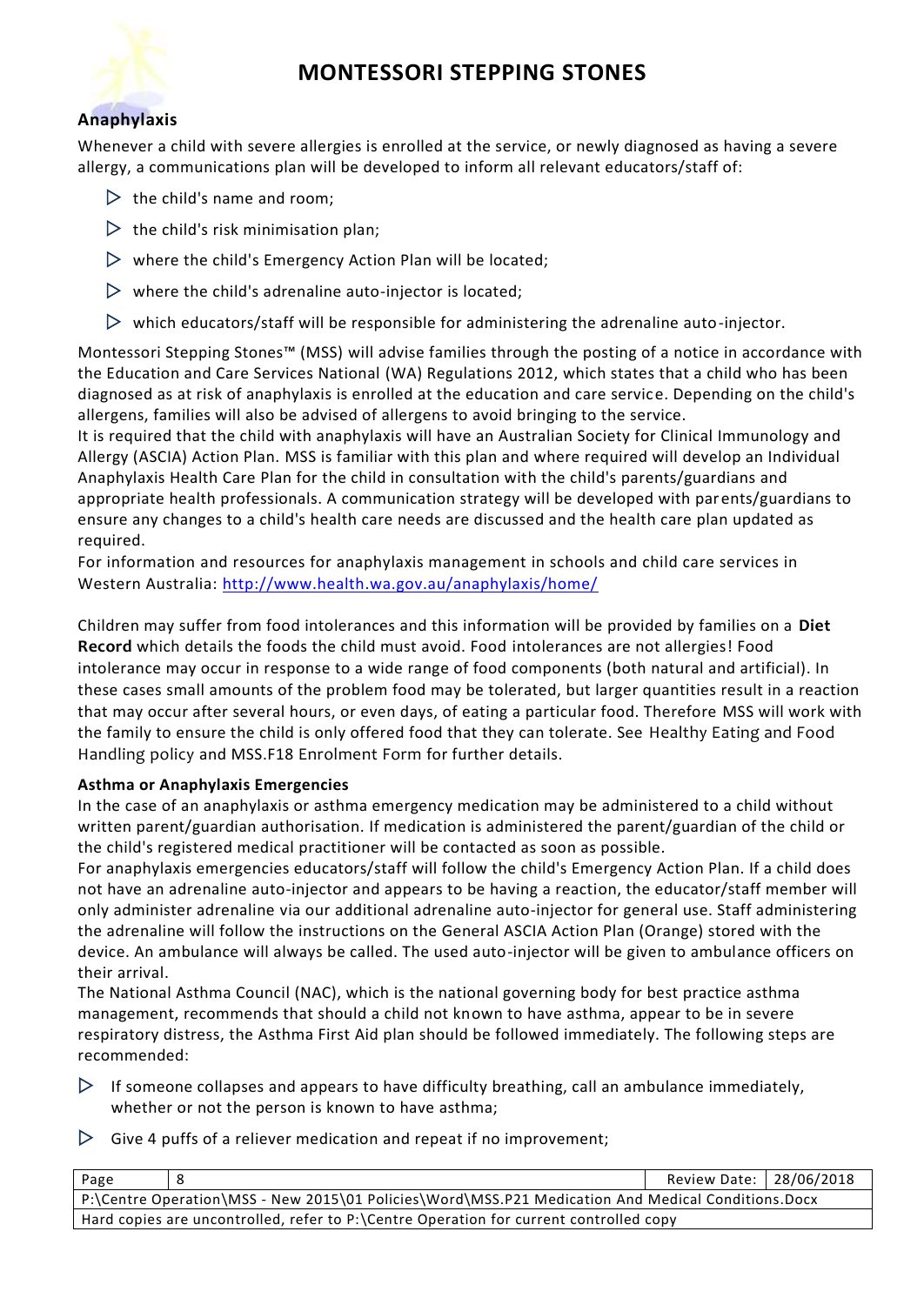

 $\triangleright$  Keep giving 4 puffs every 4 minutes until the ambulance arrives;

No harm is likely to result from giving reliever medication to someone who does not have asthma; For further information contact Asthma Foundation WA [\(http://www.asthmawa.org.au/](http://www.asthmawa.org.au/)), AFWA offices are located at 36 Ord Street, West Perth. Monday to Friday 9.00am to 5.00pm. Phone: (08) 9289 3600 Facsimile: (08) 9289 3601 Freecall: 1800 ASTHMA (1800 278 462) Email: [ask@asthmawa.org.au](mailto:ask@asthmawa.org.au) There are also Community Asthma Education Officers based at: Armadale Community Health Centre Albany Highway, Armadale Phone: (08) 9391 2245 Fax: (08) 9391 2229 Mobile: 0412 905 144 Email: [se.educator@asthmawa.org.au](mailto:se.educator@asthmawa.org.au) Rockingham Rockingham - Challenger Lodge 17 Read Street, Rockingham WA 6167

In all emergency situations the parent/guardian will always be contacted at the earliest opportunity. **Refer to Accidents Emergency and First Aid Policy**.

#### **5. RESPONSIBILITY (IES)**

|                                                | Full                                 |
|------------------------------------------------|--------------------------------------|
| <b>Policy Process</b>                          | MGT, SUP, EDL                        |
| <b>Quality Practices, Routines &amp; Tasks</b> | SUP, EDL, ED, AED, SFR               |
| <b>Review/Evaluation</b>                       | SUP, EDL, ED, AED, SFR, CO, PFC, 3rd |
| Amendment                                      | MGT, SUP, SFR                        |

Legend: MGT= Management, SUP=Supervisors, EDL= Educational Leaders, ED=Educator, AED = Assistant Educator, SFR = Safety Rep.,  $CO = Cook$ , PFC = Parent/Custodian,  $3^{rd} = 3^{rd}$  Party,

### **6. REVIEW, EVALUATION & AMENDMENT**

The **Medication and Medical Conditions** Policy, Process, Procedure and/or associated Tasks/Forms are to be reviewed as required or immediately if deficiencies are identified (at least once a year from last publishing).

| Page                                                                                               |  | Review Date: 28/06/2018 |  |  |  |
|----------------------------------------------------------------------------------------------------|--|-------------------------|--|--|--|
| P:\Centre Operation\MSS - New 2015\01 Policies\Word\MSS.P21 Medication And Medical Conditions.Docx |  |                         |  |  |  |
| Hard copies are uncontrolled, refer to P:\Centre Operation for current controlled copy             |  |                         |  |  |  |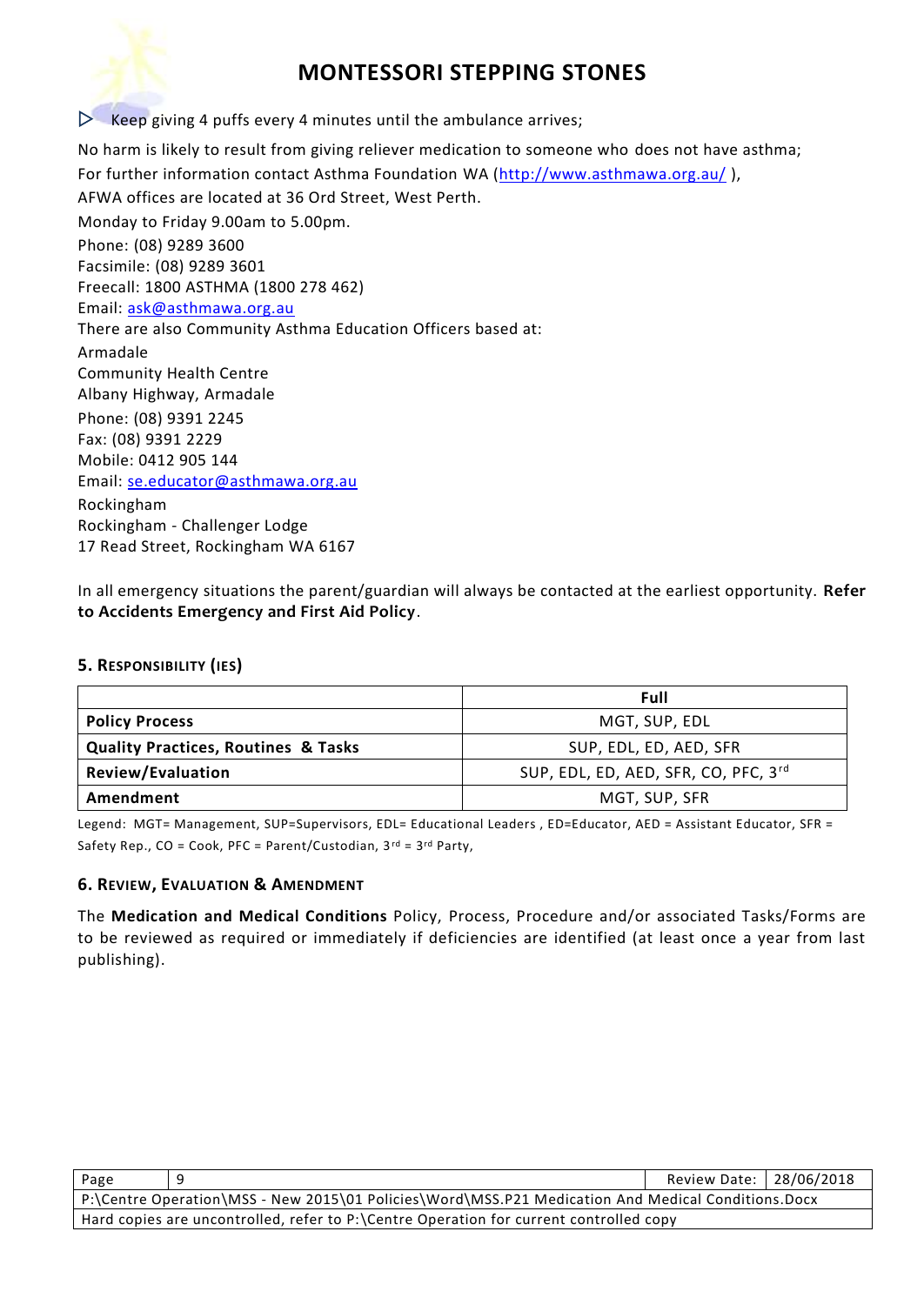

### **7. QUALITY PRACTICES, ROUTINES AND TASKS**

Useful tools in the implementation of this policy. List our precise steps for achieving each action. Ask yourself when, how, where and who is responsible for what actions.

- $\triangleright$  Authority to Administer or Self Administer Medication Form;
- $\triangleright$  Emergency Action Plan;
- $\triangleright$  Enrolment Form;
- $\triangleright$  Doctor's Clearance Certificate;
- $\triangleright$  Communications Plan;
- $\triangleright$  Special Diet Record;
- $\triangleright$  Special Health Needs Support Plan;
- $\triangleright$  Accident/Illness/Trauma Report Form;
- $\triangleright$  Accident & Illness Pattern Feedback Form;
- $\triangleright$  Authority to Administer or Self Administer Medication Form;

#### **Links to other policies**

- $\triangleright$  Accidents, Emergencies and First Aid;
- $\triangleright$  Educator/Staff Immunisation;
- $\triangleright$  Maintenance of a Safe Environment;
- $\triangleright$  Health, Hygiene and Infection Control;
- $\triangleright$  Emergency and First Aid;
- $\triangleright$  Healthy Eating and Safe Food Handling;
- $\triangleright$  Anaphylaxis;
- $\triangleright$  Records Management;
- $\triangleright$  Supervision

| Page                                                                                               | 10 | Review Date:   28/06/2018 |  |  |  |
|----------------------------------------------------------------------------------------------------|----|---------------------------|--|--|--|
| P:\Centre Operation\MSS - New 2015\01 Policies\Word\MSS.P21 Medication And Medical Conditions.Docx |    |                           |  |  |  |
| Hard copies are uncontrolled, refer to P:\Centre Operation for current controlled copy             |    |                           |  |  |  |